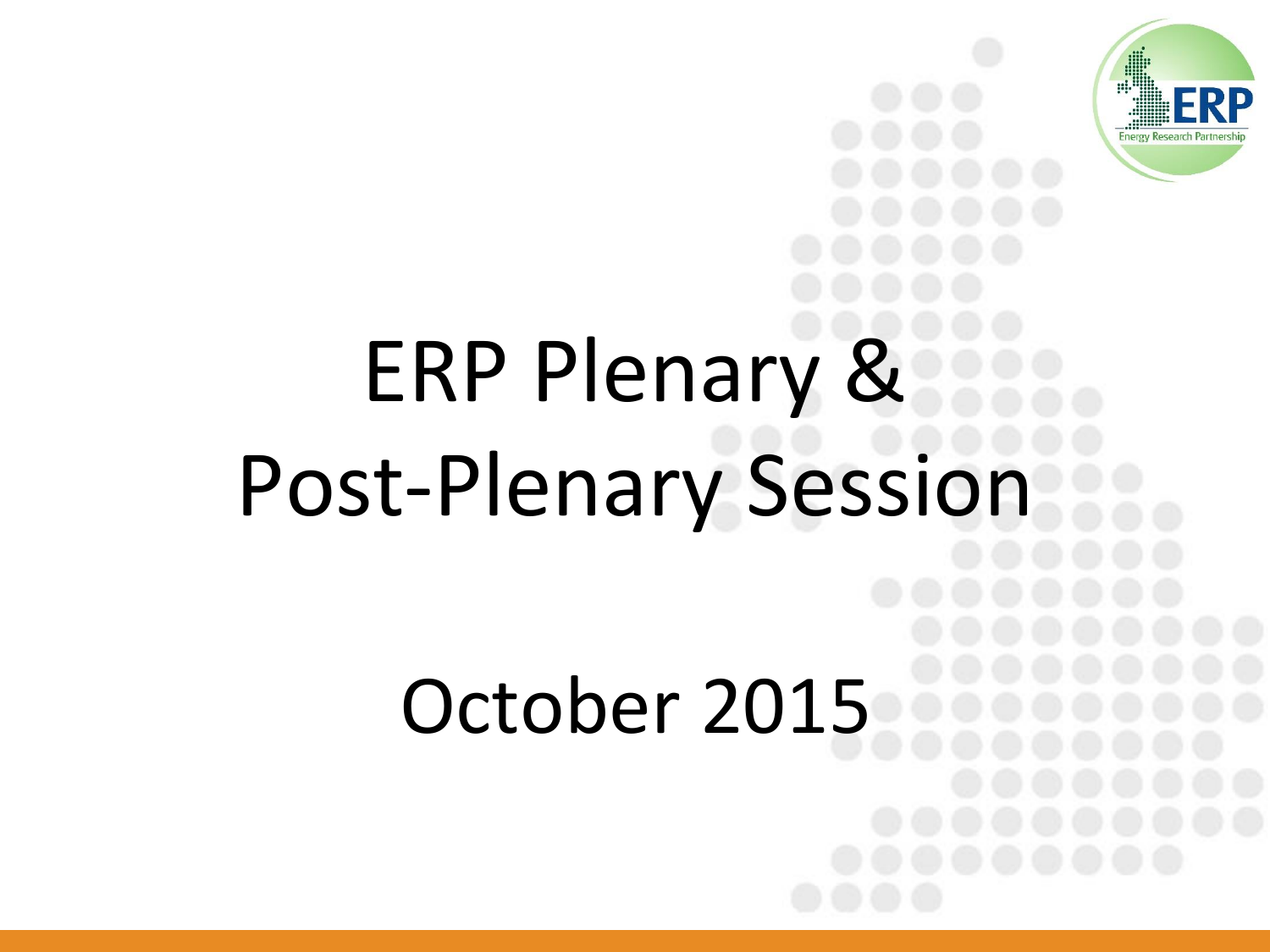

# ERP Stakeholder Engagement **Strategy**

# October 2015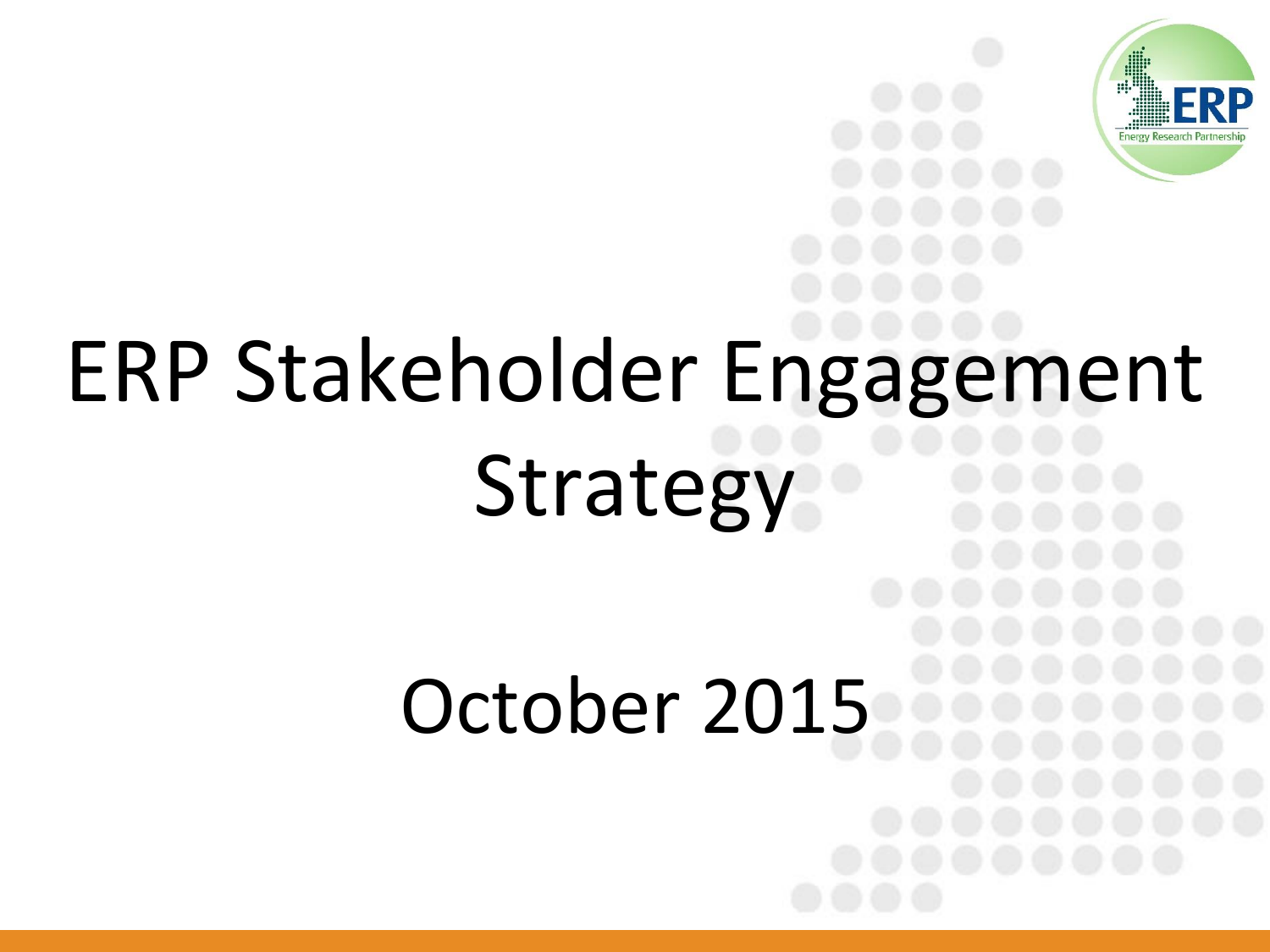

# According to Mission Statement…

#### **ERP should:**

- *"provide high-level leadership, and enhance coherence of, energy research and innovation activities"*
- *"inform the [energy] debate - providing expert advice from the broad based experience of members, as well as ensuring the robustness of official analysis "*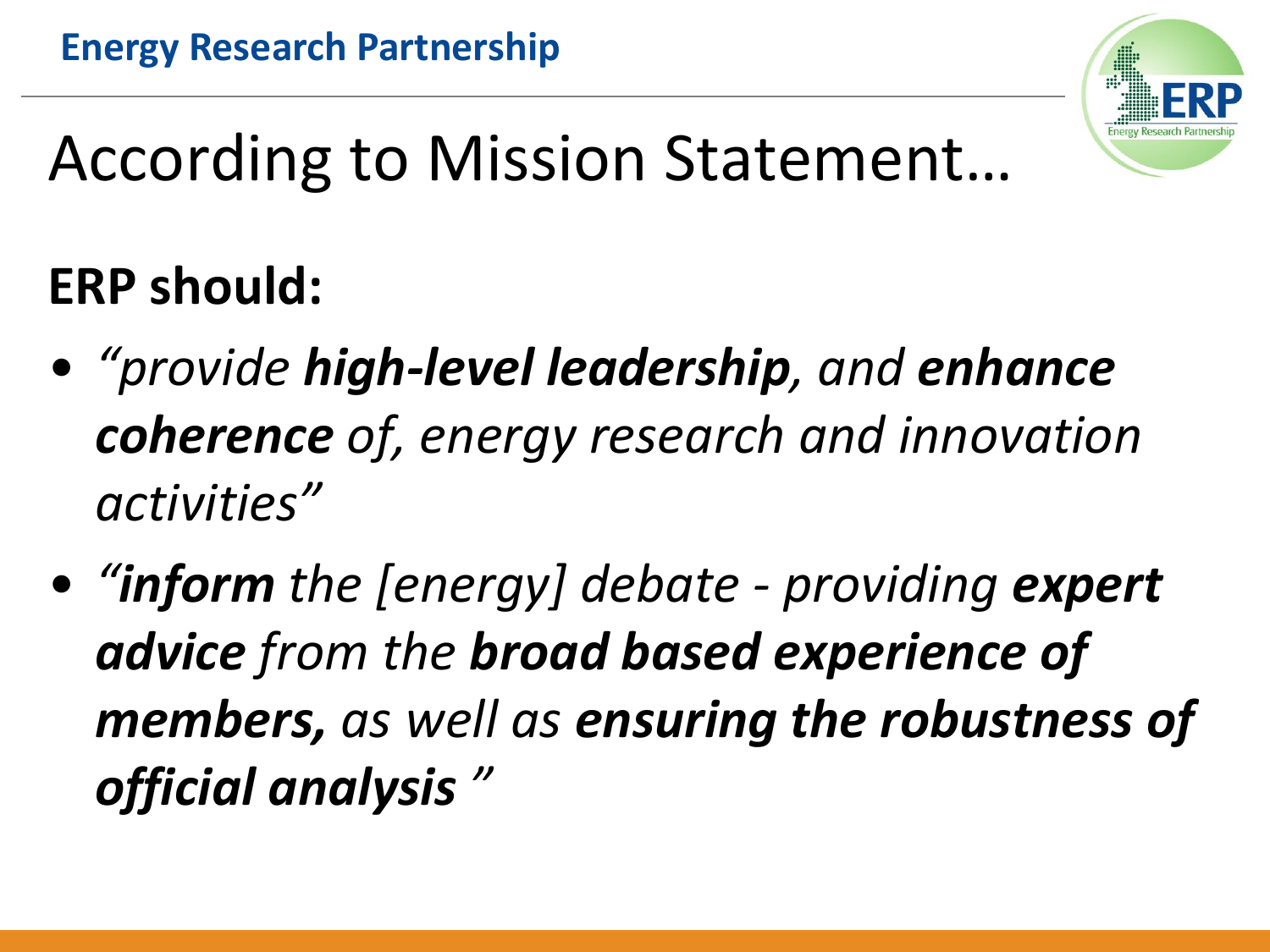

# Strategy: Aims & Purpose

- **1. Improve awareness of ERP**
- **2. Improve impact of outputs**
- **3. Incorporate best practice**

#### **How can the strategy achieve this?**

# **Engage for Impact:**

- $\checkmark$  Increasing awareness & recognition =>
- $\checkmark$  high quality inputs =>
- continued high quality outputs & **impact**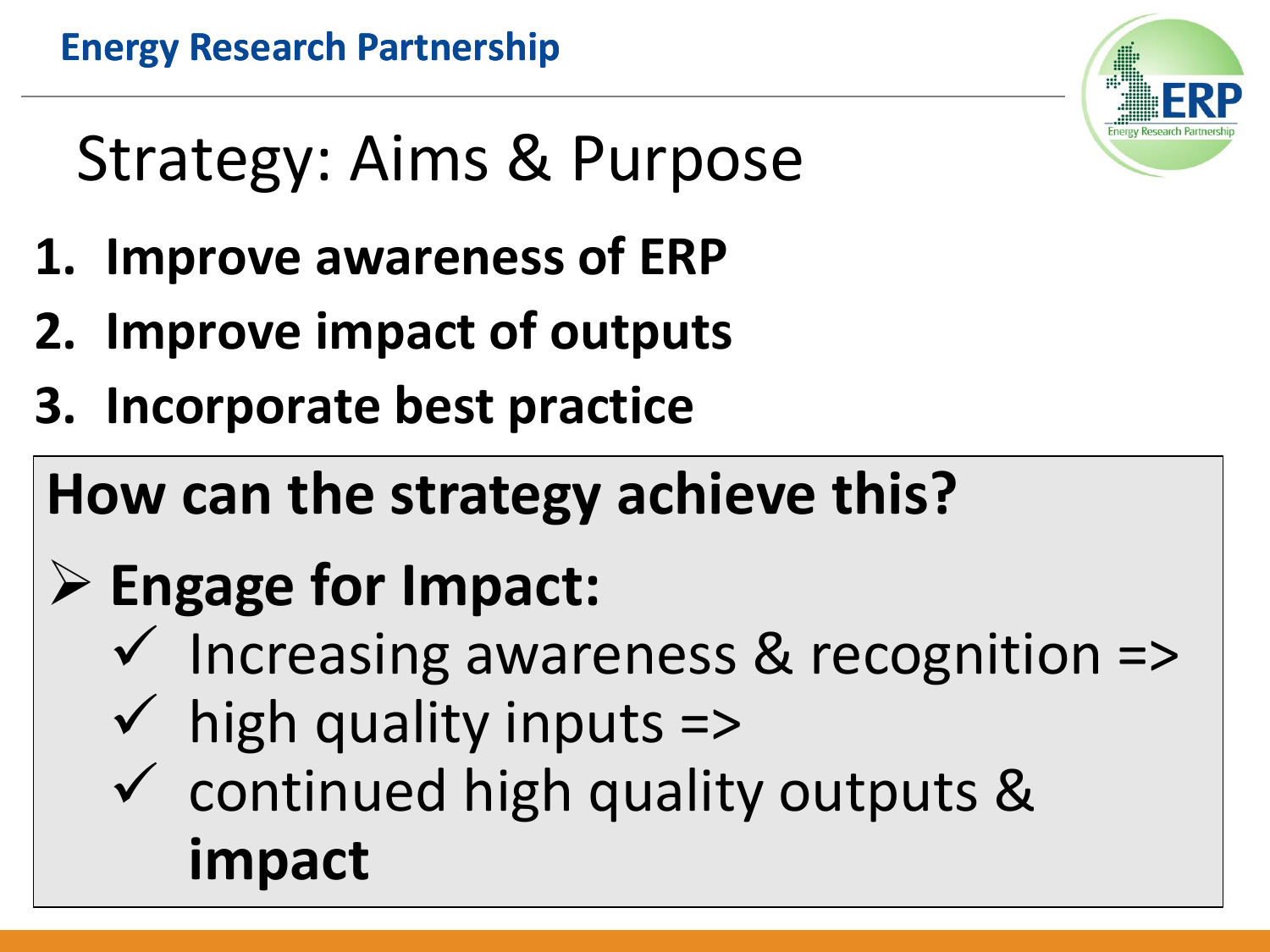# **ITERATIVE WoW**



**Stakeholder mapping will help identify ways to increase ERP's impact**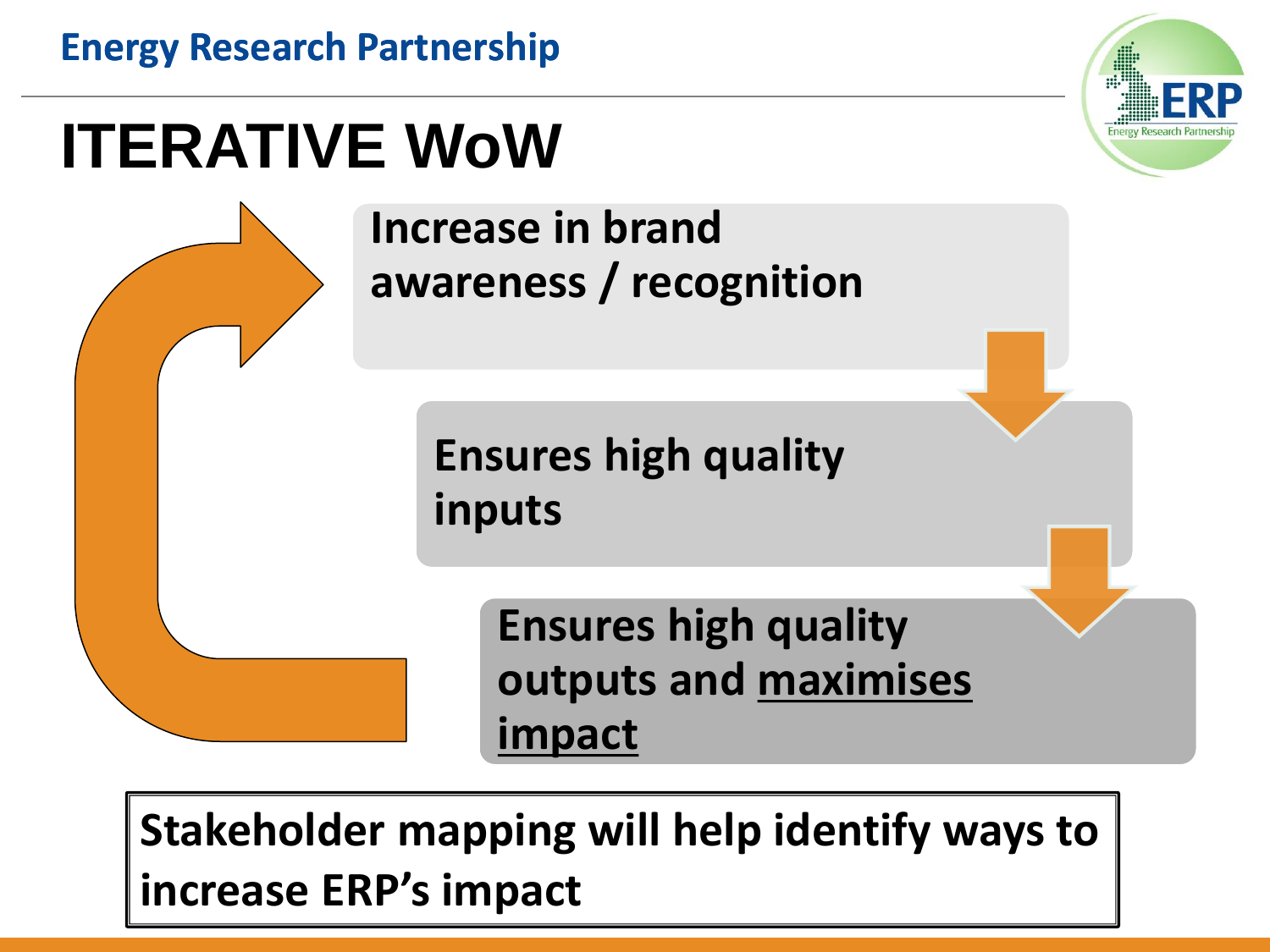

### Strategy: Uses

- **Outlines ERP's approach to engagement**
	- More detailed plan / toolkit to follow
- **Considers current impact & areas to improve**
- **To be used by:**
	- ERP Analysis Team & Secretariat
	- **ERP Members & Co-chairs - key**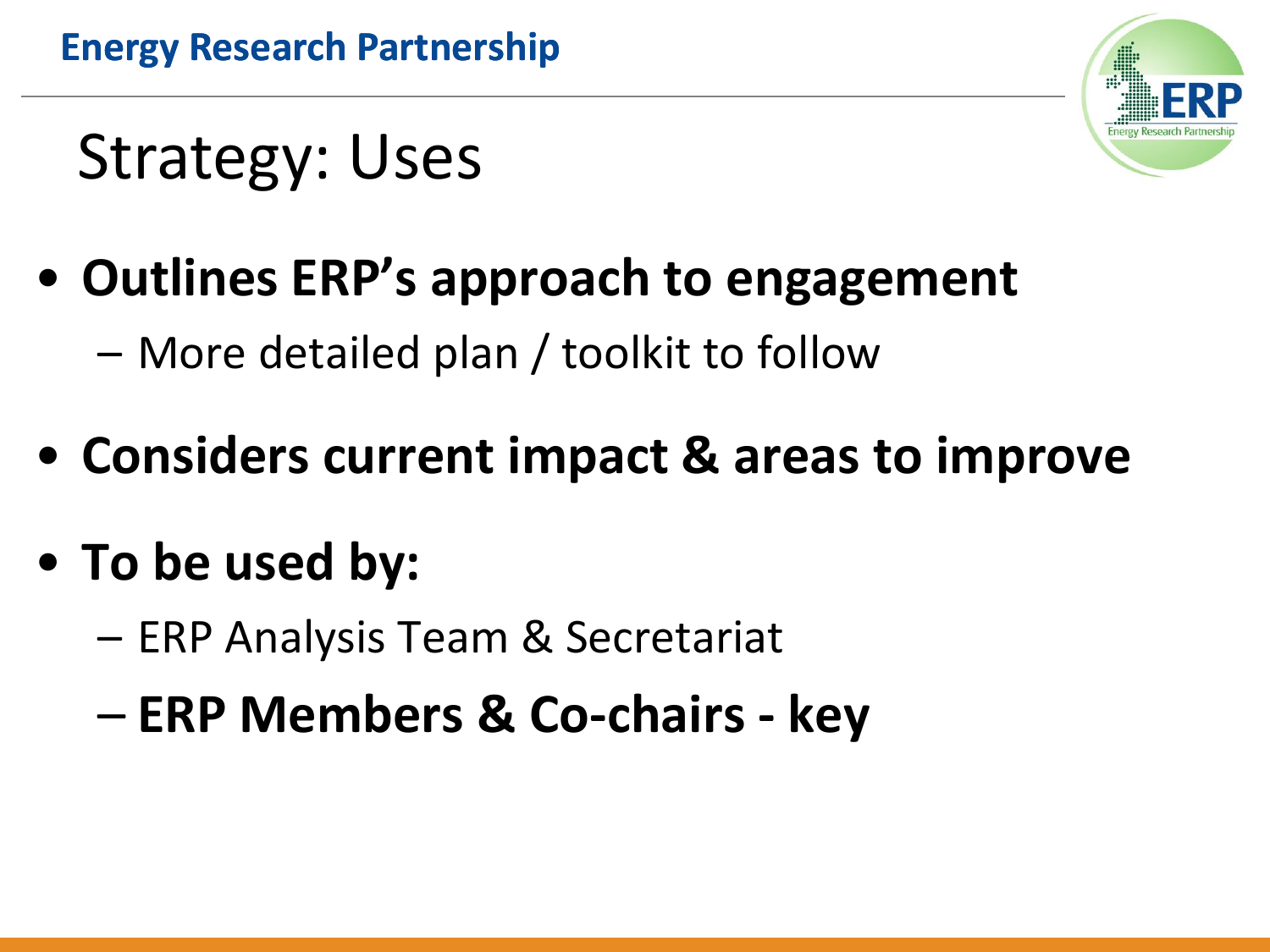**Energy Research Partnership** Roles for ERP Members (1): **Awareness of brand, Think & Talk of ERP! role and remit Engage with ERP for Impact Provide and facilitate high quality input to ERP Best practice Use strategy; use ERP, help us disseminate outputs**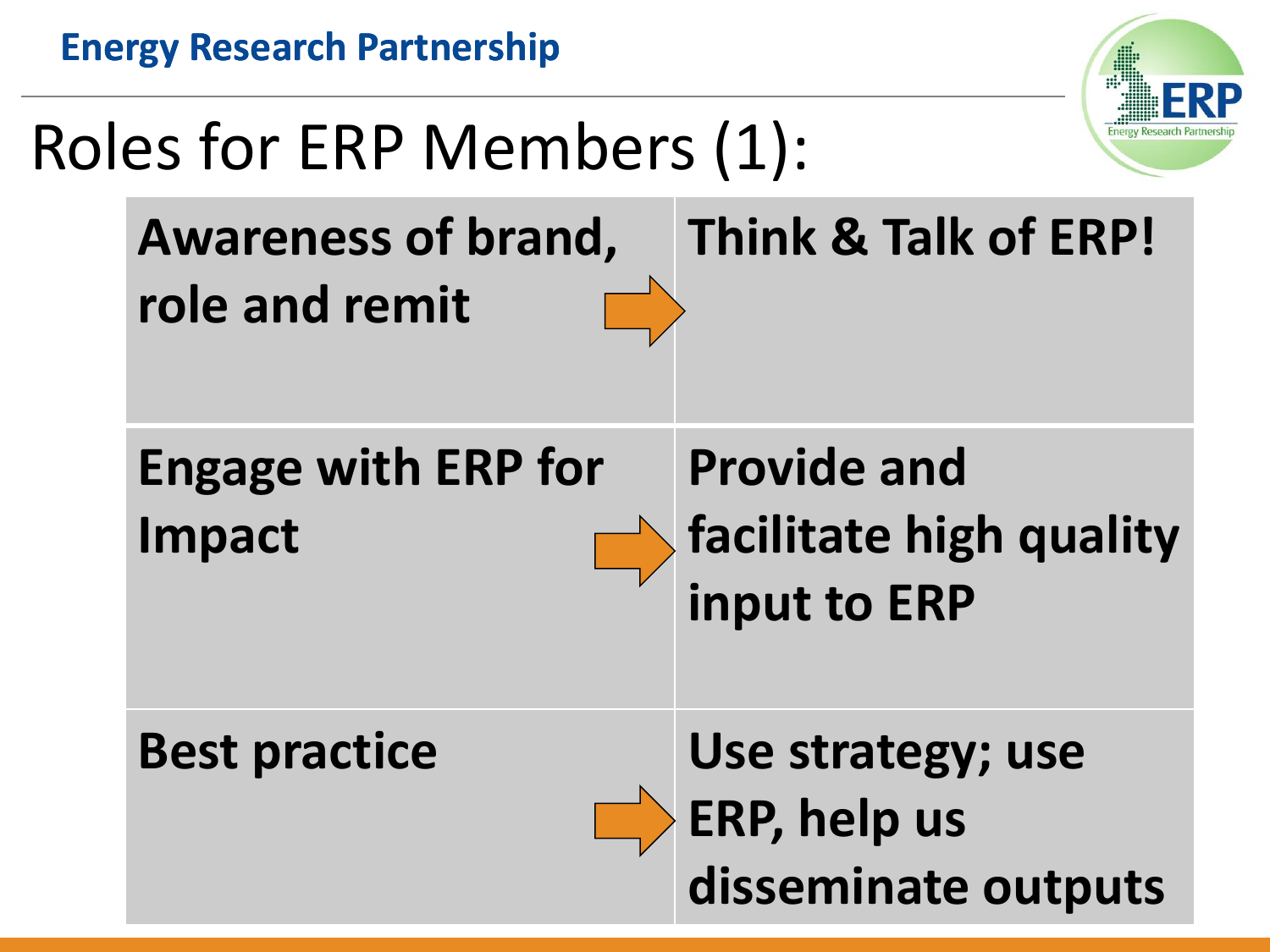

Roles for ERP Members (2) - **Projects**:

Ensure Impact & Engagement is:

- **Part of PIP/PIDs**
- **Discussed at SG meetings** / throughout PLC

**☆ Consider possible resources from own organisations** to support ERP's activities